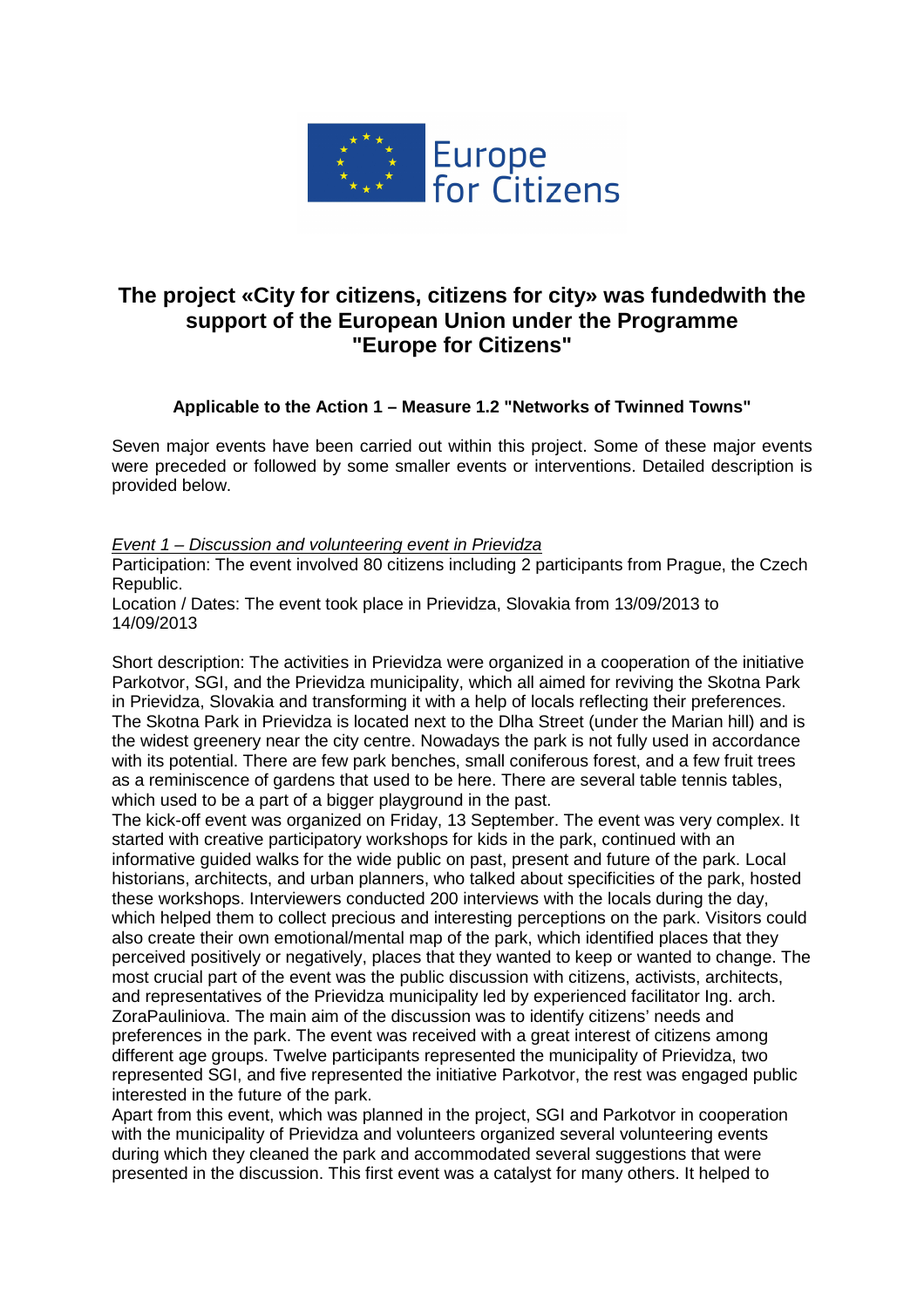create a vibrant community that "adopted" the park and has further plans with it.

#### **Event 2 – Discussion and volunteering event in Siret**

Participation: The event involved 184 citizens. Location / Dates: The event took place in Siret, Romania, from 21/9/2013 to 16/10/2013

Short description: The Siret municipality only organized the events in Siret as there was no local NGO partner involved in the project. However, two other institutions were invited to participate - a local high school, and hospital, which contributed to the project significantly. In Siret, there were four events realized. Within the first two events realized on 28 September and 5 October inhabitants were invited to a discussion on the public spaces. They were encouraged to present their ideas and suggestions about future town development and they also identified the downtown parks as public spaces that demanded urgent intervention. Based on suggestions from citizens, the external company developed a series of designs/proposals that reflected the ideas received from citizens. The municipality is continuously searching for the funding opportunities to realize these proposals. Two other events organized on 21 September and16 October were volunteering events, which were also focused on the downtown parks. Local inhabitants, students and patients of theChronic Psychiatric Hospital were included and had a chance to contribute to their improvement.

#### **Event 3 – Discussion and volunteering event in Vulcan**

Participation: The event involved 150 citizens. Location / Dates: The event took place in Vulcan, Romania, from 25/10/2013 to 26/10/2013

Short description: The Vulcan municipality implemented the project activities in Vulcan since there was no other local NGO partner involved. The activities consisted of two major events/activities - discussion and volunteering event. On October 25, the municipality representatives went to the streets of Vulcan to discuss the project with locals, to collect their ideas on volunteering and their perception of municipality and its work. Next day, the Mayor of Vulcan organized an open discussion and meeting with inhabitants in the Town Hall. More than a hundred inhabitants attended the event, among them high school students, teachers, volunteers, seniors, town hall employees and many others. The Mayor spoke about the municipality and its role and possibilities. Other municipality representative discussed volunteering and relevant legislation. They both encouraged the participants to come up with the ideas on how to improve public spaces and services in the town, discuss their problems with regards to urban development.

The discussion was followed by a series of volunteering events, which took place in Vulcan throughout December 2013. Approximately 150 citizens attended those events. The main aim of volunteering events was to support needy children in the region. The municipality organized creative workshops where inhabitants could both learn something new and create nice gifts for needy children. This event was well accepted and inhabitants agreed to repeat it annually before Christmas.

Throughout the whole project the citizens could approach the municipality with their opinions and suggestions on the new projects they would like to implement from the EU funds in the next financial period, 2014 - 2020. They had an opportunity to write, call or visit the Town Hall and discuss at the Project Office needs of their communities. In this project inhabitants also expressed their wish to transform the place in front of the Town Hall to more attractive place offering more social interactions. Together with volunteers the municipality fitted new banks, and planted flowers. In near vicinity a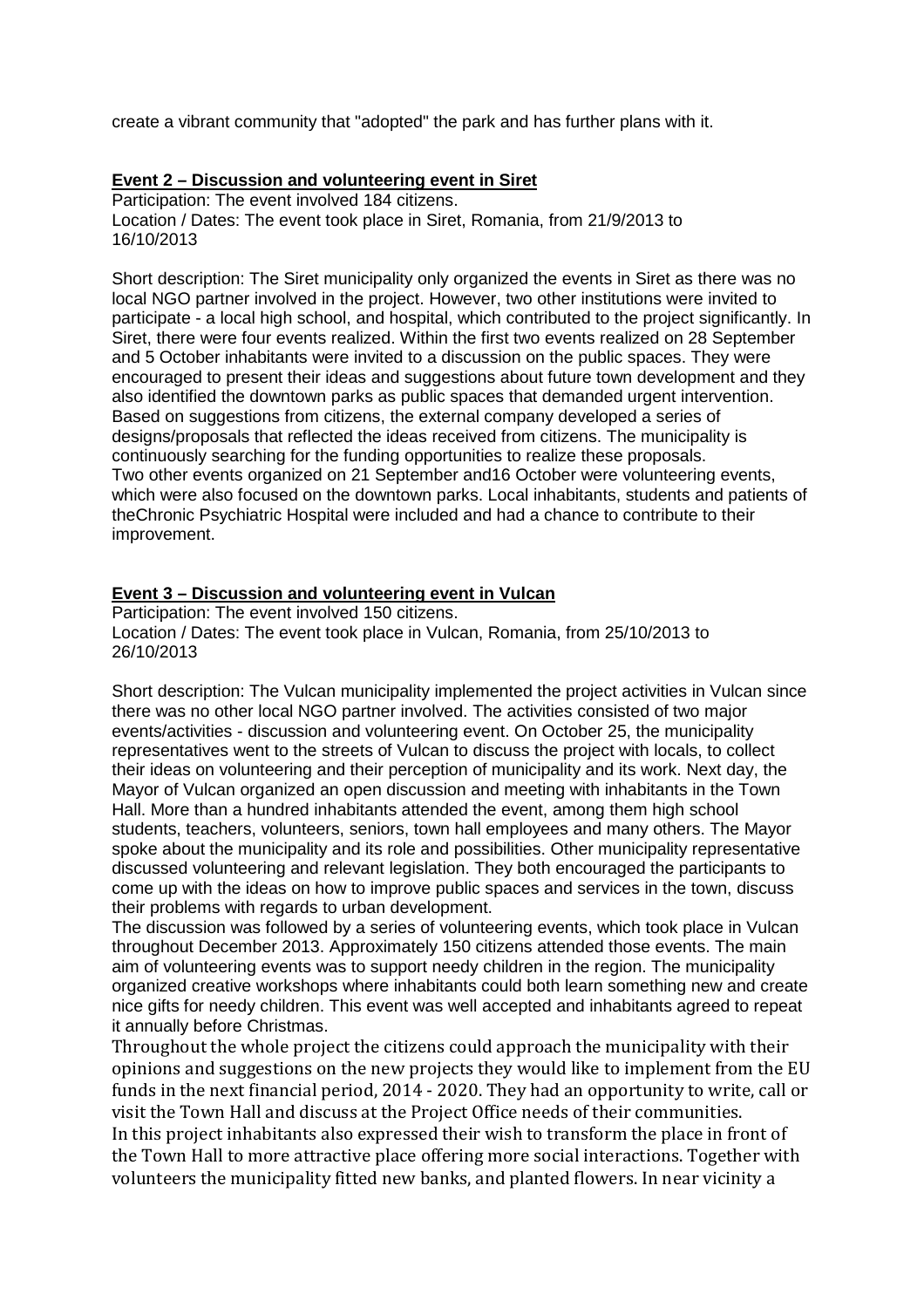commemorative board with the information on the project was built.

## **Event 4 – Participatory planning and volunteering event in Bratislava**

Participation: The event involved 80 citizens including 2 participants from the city of Prague, the Czech Republic.

Location / Dates: The event took place in Bratislava, Slovakia from 26/09/2013 to 26/09/2013

Short description: The project activities in Bratislava were realized in cooperation of Slovak Governance Institute (SGI) with the municipality Bratislava – Novemesto.

They decided to intervene in the playground at the Osadna Street in Bratislava. The playground at the Osadna Street is quite large and green. However, it is neglected and although it is visited by a large number of either parents with children living in nearby flats and houses or by teachers with children visiting nearby Preschool and Grammar school, yet there is no community created around the playground. Even regular visitors do not know each other.

SGI decided to find out the needs and preferences of the visitors of the playground and reflect these in the planned interventions. Therefore, it organized participatory planning event on 26 September where the team of interviewers conducted around 40 interviews with locals and collected precious and interesting information about the playground, and its perceptions by children of various age, their parents, grandparents, and teachers. For the interviews, individual semi-structured interviews with the playground visitors parents, children, seniors, groups of Preschool pupils and Grammar school pupils from nearby Preschool and Grammar school at the Česká street were chosen as a research method. Interviewees were asked questions from a unified questionnaire, but also had a space to express their own suggestions and recommendations. The collected data revealed that visitors are happy that they have such big and green playground in the neighborhood. Still, they suggested several financially non-demanding and easily implemented changes that will make the playground more attractive. When it came to less demanding interventions, they suggested repairing benches, creating a chalk drawing table at the wall, covering for the sandbox and fitting the wooden pallets around the sandbox in the front part of the playground or stocking the tennis table and growing new trees in the back part of the playground. Among more demanding interventions mentioned, a drinking water fountain, roof above the sandbox and new playground elements was suggested in the front of the playground and a new surface for the ball games pitch and ice rink during winter months. This participatory planning event was a great start for the following activities, such as volunteering activities or pick-nicks, which demonstrated to locals that it is up to them to create a programme in the park and helped to create a local community there.

## **Event 5 – Discussion and walk in Prague**

Participation: The event involved 70 citizens, including two participants from the city of Bratislava, Slovakia, and one participant from the city of Prievidza, Slovakia.

Location / Dates: The event took place in Prague, the Czech Republic from 23/10/2013 to 23/10/2013

Short description: In Prague the projects activities were implemented by the NGO Prague Mothers. Although they did not have any official partner in the project in Prague, they cooperated with the municipality - City District of Prague 2. The first event that they organized was a community happening in the Klicovforrest in Vysocany, Prague which celebrated walking as an alternative for short distance transport in the city. The event with the character of an intimate neighborhood festivity included fire, roasting and homemade cakes. The visitors took part in a "battle game" within which they fulfilled various tasks. Besides questions with pedestrian topic, they also guessed how long it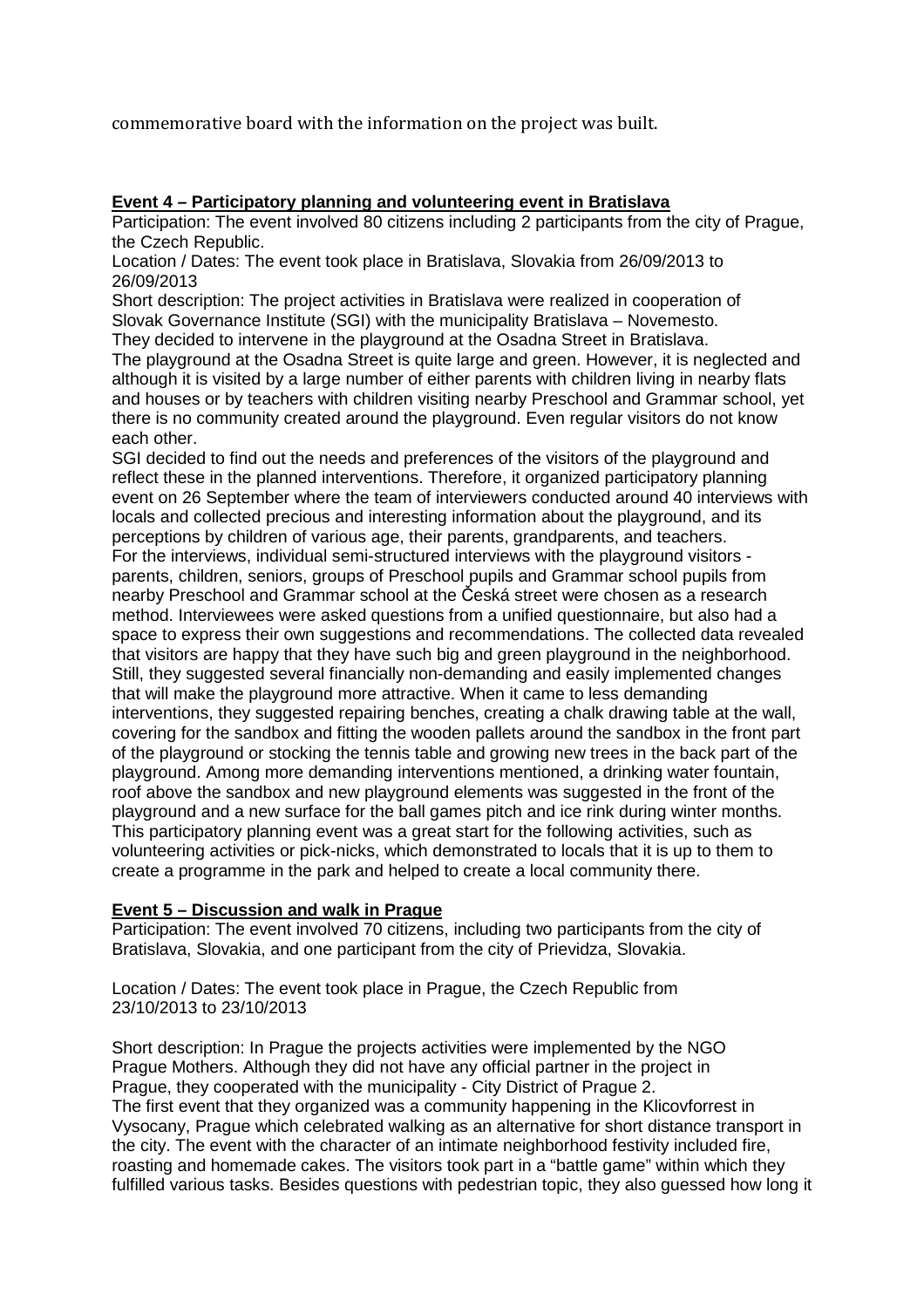takes for various artificial materials to fall apart in nature, got to know and recognize types of trees etc. The event was a great success and contributed to community building.

The second major project event organized by the Prague mothers in cooperation with theCity District of Prague 2 was a meeting of representatives of the municipality – the City District of Prague 2 and citizens, which was organized on 23 October. The discussion was mainly focused on the results and efficiency of the online project

"Chodcisobe.cz", which enables citizens to submit their complaints to themunicipalities. The purpose of the meeting in the City Hall of Prague 2 was to present results of one and half year service of the online project Chodcisobe.cz and look for an agreement on improving communication between the municipality on one side, and online project administration and citizens on the other side to make cooperation between them as effective as possible. Presentations by project users, municipality representatives and following discussion revealed that the biggest problem are unclear competencies and a tangle of relations between City Districts on one side and the City resp. TSK (Technical Administration of Communications) on the other. The City Districts are mostly upset that complaints of citizens are often sent to them according to their localization and not according to the liability to solve them and finance the improvements. City of Prague is an owner of more than 90% of communications, but all the complaints are sent to City Districts that cannot be either solved or financed by them. During this event other projects such as "LadímePrahu"

(We are tuning Prague) of the Institute for City Development andOdkazprestarostu.sk of SGI in Bratislava, from which the Prague Mothers took over

Chodcisobe.cz were presented to the audience of the meeting.

Later in the day the Prague Mothers organized a "sightseeing guided walk" for participants in the streets of the City District of Prague 2 to show a real impact of the online project Chodcisobe.cz on life in the City of Prague. For instance the City District of Prague 2 installed along the FN building (University Hospital) pillars, which prevent cars to park deep into the pavement and thus ensure wheelchair users and parents with prams have sufficient space to move around on the sidewalk. This measure based on citizens' complaint submitted through Chodcisobe.cz is an excellent example how citizens could achieve a change if they are engaged.

## **Event 6 – Participatory and volunteering events in Tirana**

Participation: The event involved 170 citizens.

Location / Dates: The event took place in Tirana, Albania from 16/09/2013 to 23/10/2013

Short description: The events in Tirana, Albania were organized in cooperation of Co-PLAN Institute for Habitat Development and the Kashar - Tirana municipality. First, the days between 16/09/2013 - 30/09/2013 were dedicated to the participatory planning workshop facilitated by a moderator, and experts in the field of urban planning, architecture, and art design, and to consultations with the community concerning the issue to be resolved, their vision, expectations, and suggestions to be taken into account by the workshop team. The aim of the events was to gauge the community needs and expectations to ensure that the urban intervention was participatory and reflective of a genuine community concern. CO-Plan held three consultative meetings, at different times of the day, so to maximize the number of community involved in the recreational site designation and implementation. All residents living in the area shared in common the concern of lacking public spaces, which was particularly worrying in the case of children and the elderly, as two of the most exposed groups to the street perils. In most cases the community members were grateful and approving of the ideas suggested by the workshop participants; children expressed precise wishes concerning preferences in colors and concrete children cartoons which were also accommodated in the project.

Second, the days of 01/10/2013 – 23/10/2013 were dedicated to the implementation of the urban Intervention on the site. The aim of the event was to realize the urban intervention based on the project and elements developed during the workshop. Over a period of nearly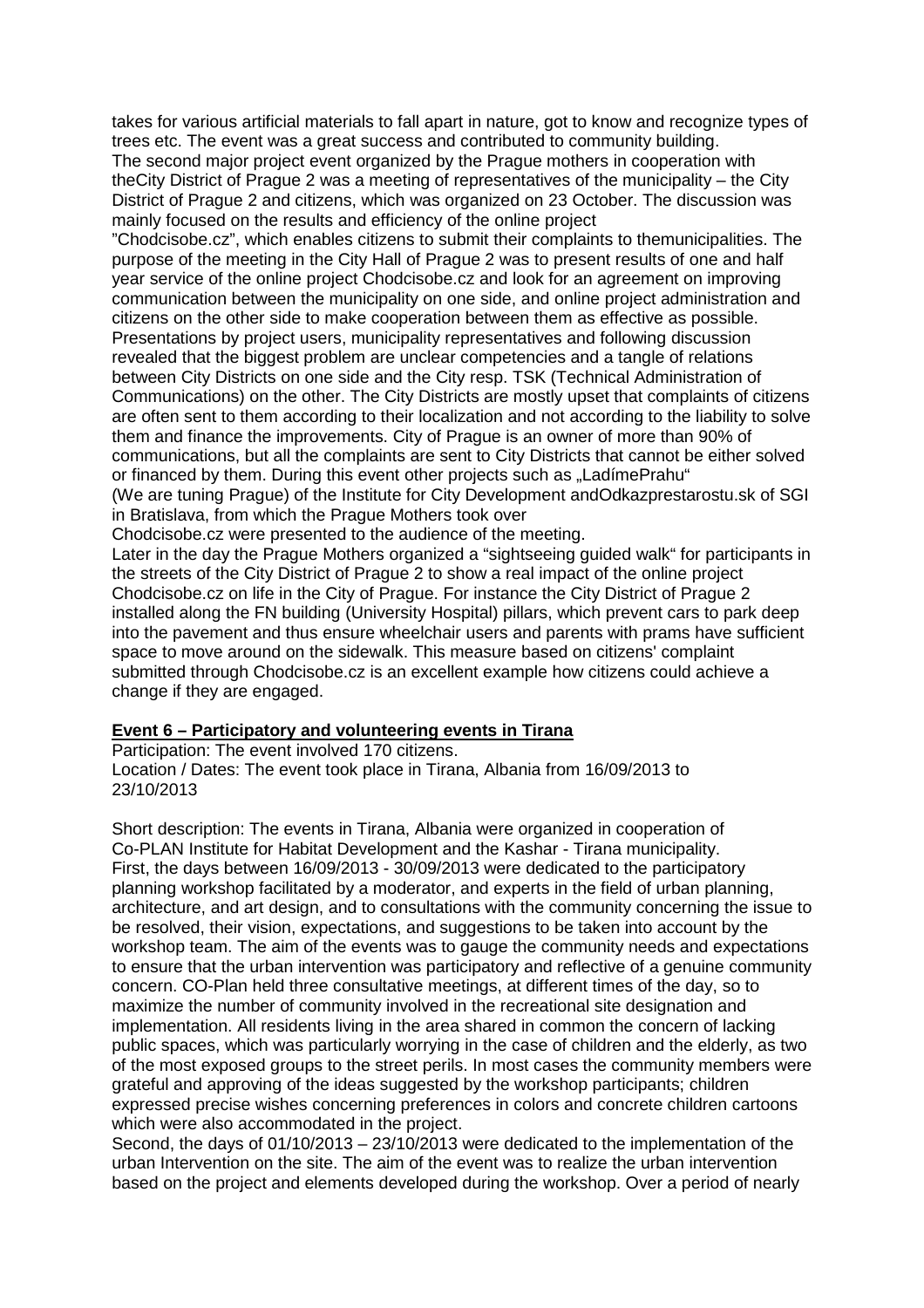three weeks, the team had to work on a number of processes in order to prepare the site to 'host' the recreational area. First, in collaboration with the local authorities the terrain had to be cleaned, and leveled, removing waste and excessive construction materials, which had been deposited on site. Further, the area had to be marked, clearly assigning the positions where the elements would be incorporated, for optimal safety of the children playing. As the elements were transported to the site, a talented painter fulfilled children's wishes by painting a mural consisting of their favorite cartoon or film characters such as Mr. Bean, Hello Kitty, Spiderman, etc. Most elements required for intensive manual work and time in order for the cement to settle, and paint, dry.

The day of 24/10/2013 was dedicated to the inauguration of the urban Intervention, which was a Recreational Area for mainly for the children and the elderly, and the community. The aim of the event was to launch the recreational area and encourage citizens to not only maintain it, but also to use this as a model that could be implemented in other neighborhoods also. The event was organized on site, with the participation of the local authorities, workshop moderator, project coordinator, residents, and children. Residents and the local authorities were very appreciative of the result and of the original approach adopted in preparing the recreational area elements through recyclable materials. The local authorities agreed to maintain the site in collaboration with the students.

All local events were designed to include mostly local inhabitants and encourage them to volunteer.

## **Event 7 – Final conference City for citizens, citizens for city in Bratislava**

Participation: The event involved 130 citizens, including 2 participants from the city of Tirana, Albania; 3 participants from the city of Siret, Romania; 13 participants from the city of Vulcan, Romania; 3 participants from the city of Prague, the Czech Republic;2 participants from the city of Brno, the Czech Republic (invited by the Czech partner), 5 participants from the City of Prievidza, Slovakia.Our project partner from the Czech Republicalso invited 3 participants from the city of Budapest, Hungary and 1 participant from the city of Katovice, Poland as speakers at the conference since they represented organizations, which have a successful experience in engaging volunteers, cooperating with municipalities and transforming public space, which could be easily repeatable in all partner countries.

Location / Dates: The event took place in Bratislava, Slovakia, from 24/03/2014 to 27/03/2014

Short description: The conference organized in Bratislava discussed volunteerism, cities, online and offline activism that improves them, and meaningful cooperation between municipalities, private and non-profit sector, and public. It posed different important questions such as How are our cities? What do we know about them? Who identifies himself/herself with public space – municipality, public or is it a no man's land? Who should be involved in decision-making concerning public space? What is the role of an individual and what can s/he change? What data do we have about the cities? How do we work with these data? International and Slovak guests tried to respond these and many other questions.

The conference lasted four days and had very diverse program. First day was mainly dedicated to the project City for citizens, citizens for city, and its outputs. All project partners attended the event and presented their project outcomes. Second day was dedicated to the topic of volunteerism. Some Slovak initiatives were presented, and discussion with the municipalities followed. Local and foreign online tools for improving the cities were presented on the third day. The forth day was dedicated to local Slovak initiative that improves public spaces. Besides presentations there were practical workshops led by experienced trainers. The workshops discussed work with volunteers, communication and creating good and solid arguments for your cause, participatory planning and two legal workshops advised on the topics of illegal buildings and parking. The language of the conference was English, Slovak,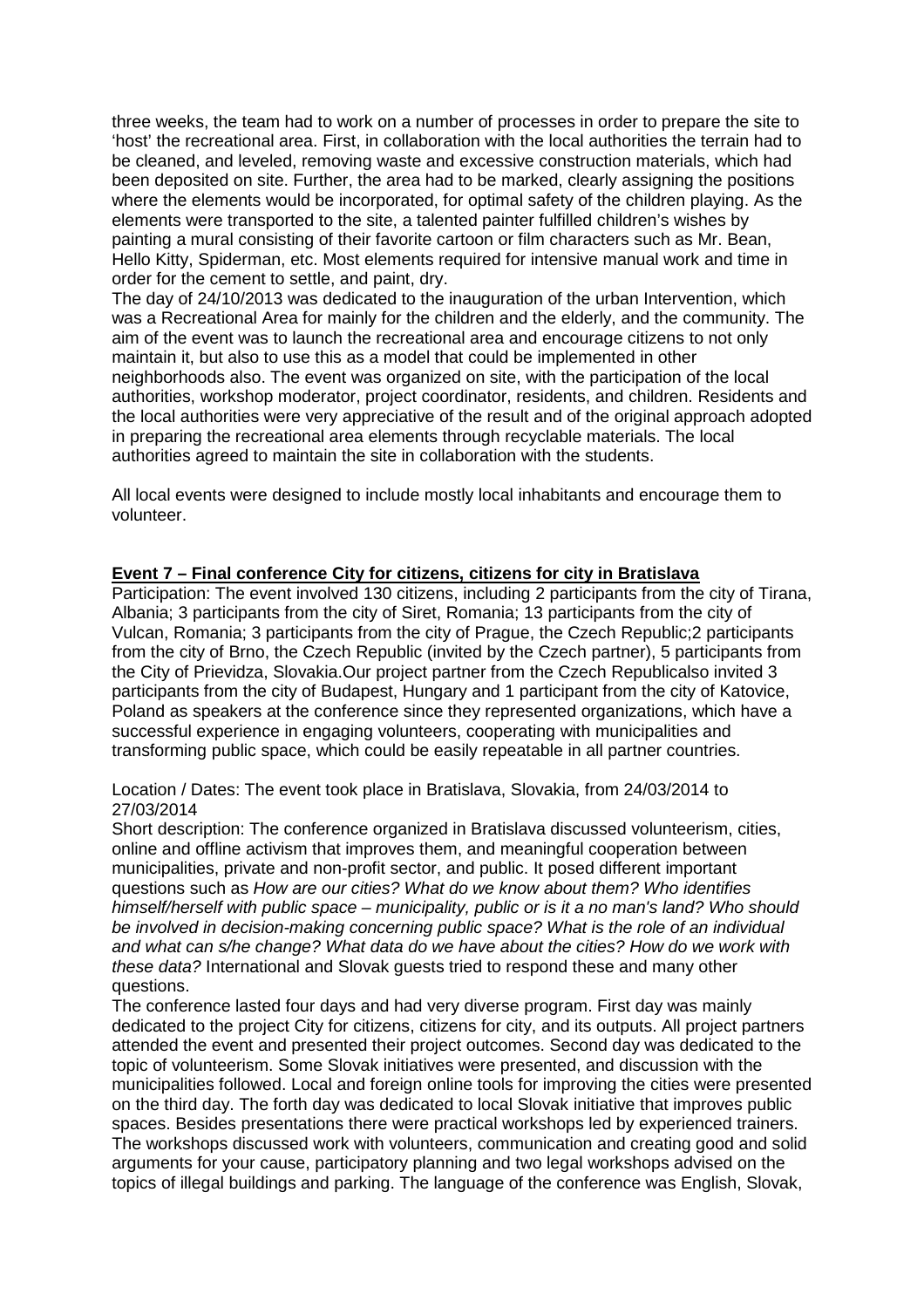and Czech. Interpretation from/to English was provided during the whole conference.

#### **Publication:**

Another outcome of the project is the publication City for citizens, citizens for city on activism published by the Slovak Governance Institute in cooperation with some project partners. This publication discusses the changes, which public spaces in post-communist countries have gone through. Decades of forced limitation or even deprivation of private property ownership resulted in very individualistic approach, which is characterized by perceiving public spaces as transitional places between work and leisure. Nobody claims ownership of public spaces, neither municipalities nor inhabitants, and therefore they suffer of long-term neglect. Yet all of these places have a great potential to become inclusive places where people representing various socio-economic groups like to spend their time, and socialize. This publication aims to demonstrate the above through a series of case studies on activism in public spaces in Albania, the Czech Republic, and Slovakia. It brings the best practice examples of how any neglected public space could be transformed to an attractive and vibrant place reflecting needs and preferences of inhabitants and potential visitors. Case studies aim to identify decisive factors, which led to the success of initiatives transforming public spaces and provide others interested in reviving public spaces with valid recommendations helping them to repeat the success. Some of urban interventions in Prievidza, Prague, and Tirana mentioned in this publication represent project outcomes and practical examples proving the power of volunteering and potential of public spaces, which if well used could transform our cities to vibrant, but safe and enjoyable places to live. All described events and interventions provide with useful tips on how to engage people and encourage them to volunteer for their community.

The publication is available at the following link in English: http://www.governance.sk/index.php?id=2090

## **Short Films:**

Some of the discussions and volunteering or participatory planning events were recorded and made into short films, which are available on Vimeo.com or Youtube.com at the following links:

Short Film from Prague, the Czech Republic:

http://vimeo.com/kameramancz/review/80480134/28bfb87785

Short Film from Prievidza, Slovakia: http://vimeo.com/82007542, http://vimeo.com/84386516 Short Film from Kashar - Tirana, Albania: http://vimeo.com/84382146 Short film from Siret, Romania: https://www.youtube.com/watch?v=zaxk0OXdPDE

#### **Website:**

The websitehttp://c4c.governance.skcreated for the purpose of the project was the main source of information. All information related to the events and activities was published mostly on this website.

#### **Media coverage:**

Throughout the project we were in contact with media and informed them about every event and progress made. Together with our partners we ensured media coverage of volunteering events and discussions in different partner towns as well as amedia coverage of the final four-day conference in Bratislava.

Slovak Governance Institute promoted its events (volunteering event and discussion in Prievidza and Bratislava – NovéMesto, and final conference City for citizens, citizens for city) online on our website (http://www.governance.sk), on the project website (https://c4c.governance.sk) and on our social media – Facebook (FB) fanpage of the Institute (https://facebook.com/institut.sgi) and of the project Odkazprestarostu.sk, which was a starting point of this project (https://www.facebook.com/odkazprestarostu). For the